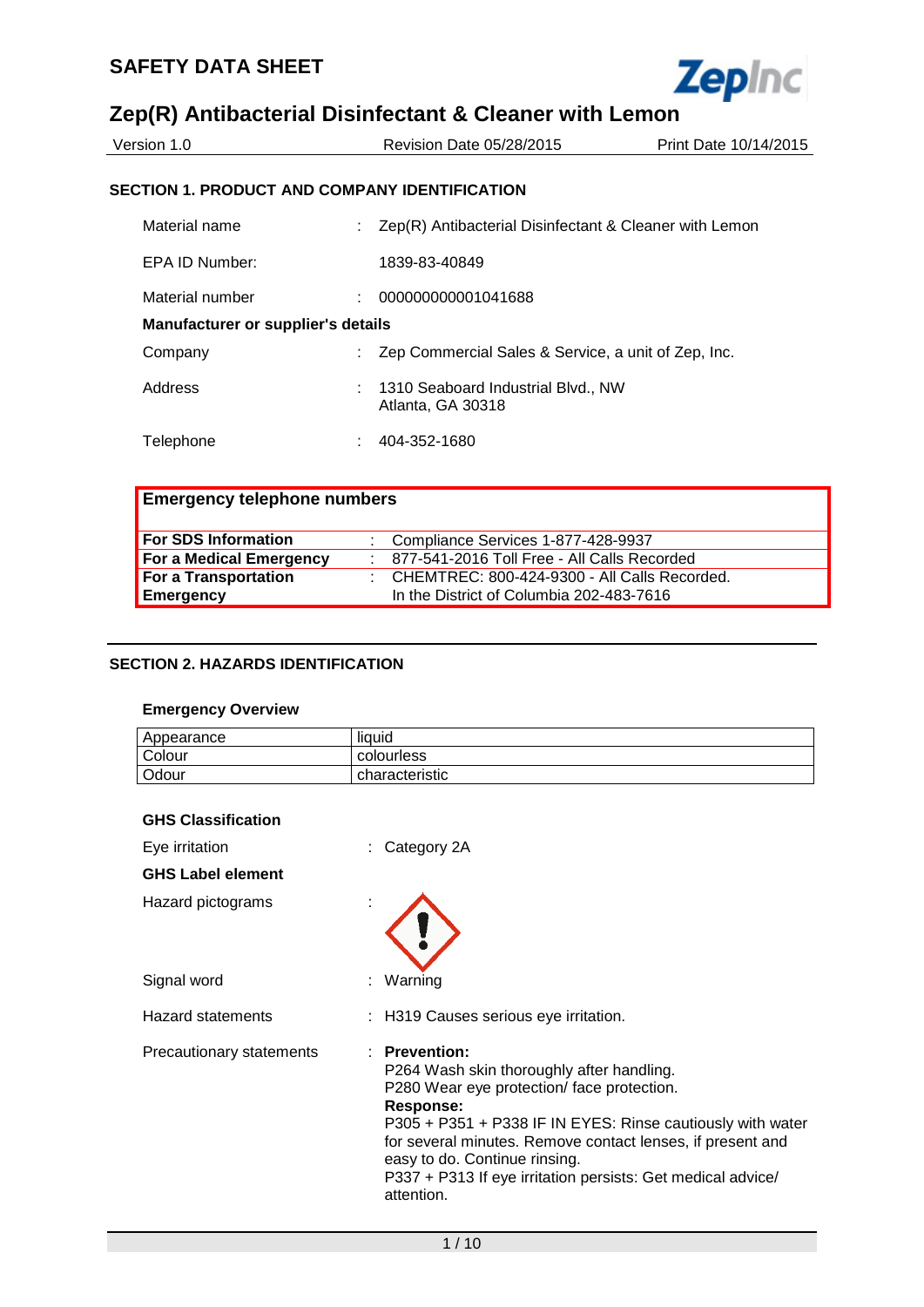

| Version 1.0                     | Revision Date 05/28/2015                                                                                                                                             | Print Date 10/14/2015 |
|---------------------------------|----------------------------------------------------------------------------------------------------------------------------------------------------------------------|-----------------------|
|                                 | Storage:<br>P403 + P235 Store in a well-ventilated place. Keep cool.<br>Disposal:<br>P501 Dispose of contents/container in accordance with local<br>regulation.      |                       |
| <b>Potential Health Effects</b> |                                                                                                                                                                      |                       |
| Carcinogenicity:                |                                                                                                                                                                      |                       |
| <b>IARC</b>                     | No component of this product present at levels greater than or<br>equal to 0.1% is identified as probable, possible or confirmed<br>human carcinogen by IARC.        |                       |
| <b>ACGIH</b>                    | Confirmed animal carcinogen with unknown relevance to<br>humans                                                                                                      |                       |
| <b>OSHA</b>                     | 2-butoxyethanol<br>No component of this product present at levels greater than or<br>equal to 0.1% is identified as a carcinogen or potential<br>carcinogen by OSHA. | 111-76-2              |
| <b>NTP</b>                      | No component of this product present at levels greater than or<br>equal to 0.1% is identified as a known or anticipated carcinogen<br>by NTP.                        |                       |

#### **SECTION 3. COMPOSITION/INFORMATION ON INGREDIENTS**

Substance / Mixture : Mixture

#### **Hazardous components**

| ⊥Chemical Name                            | CAS-No.  | Concentration [%] |
|-------------------------------------------|----------|-------------------|
| 2-(2-butoxyethoxy)ethanol                 | 112-34-5 | $\ge$ = 5 - < 10  |
| l tetrasodium ethvlenediaminetetraacetate | 64-02-8  | l >= 1 - < 5      |

#### **SECTION 4. FIRST AID MEASURES**

| General advice          | : Move out of dangerous area.<br>Show this safety data sheet to the doctor in attendance.<br>Do not leave the victim unattended.                                                                               |
|-------------------------|----------------------------------------------------------------------------------------------------------------------------------------------------------------------------------------------------------------|
| If inhaled              | : If unconscious place in recovery position and seek medical<br>advice.<br>Consult a physician after significant exposure.                                                                                     |
| In case of skin contact | : If symptoms persist, call a physician.<br>Wash off immediately with plenty of water for at least 15<br>minutes.<br>If on clothes, remove clothes.                                                            |
| In case of eye contact  | : Remove contact lenses.<br>Protect unharmed eye.<br>Keep eye wide open while rinsing.<br>If eye irritation persists, consult a specialist.<br>Rinse immediately with plenty of water for at least 15 minutes. |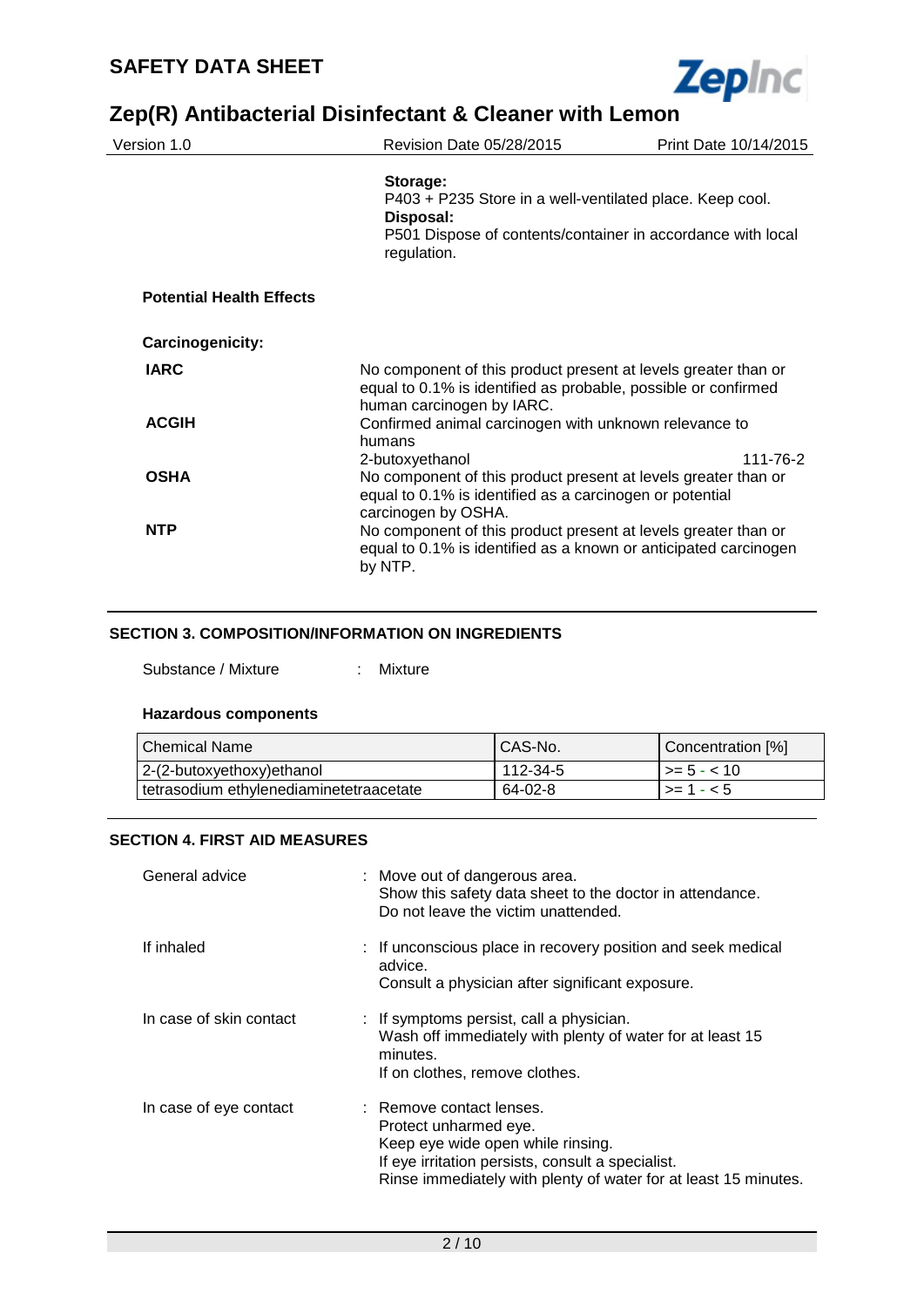

| Version 1.0  | Revision Date 05/28/2015                                                                                                                                                                                                                                                   | Print Date 10/14/2015 |  |
|--------------|----------------------------------------------------------------------------------------------------------------------------------------------------------------------------------------------------------------------------------------------------------------------------|-----------------------|--|
| If swallowed | : Keep respiratory tract clear.<br>Never give anything by mouth to an unconscious person.<br>If symptoms persist, call a physician.<br>DO NOT induce vomiting unless directed to do so by a<br>physician or poison control center.<br>Take victim immediately to hospital. |                       |  |

#### **SECTION 5. FIREFIGHTING MEASURES**

| Suitable extinguishing media                     | : Dry chemical<br>Water spray jet<br>Alcohol-resistant foam<br>Carbon dioxide (CO2)                          |
|--------------------------------------------------|--------------------------------------------------------------------------------------------------------------|
| Unsuitable extinguishing<br>media                | : High volume water jet                                                                                      |
| Hazardous combustion<br>products                 | : Carbon dioxide (CO2)<br>Carbon monoxide<br>Smoke<br>Nitrogen oxides (NOx)                                  |
| Specific extinguishing<br>methods                | : Use extinguishing measures that are appropriate to local<br>circumstances and the surrounding environment. |
| Further information                              | : Standard procedure for chemical fires.                                                                     |
| Special protective equipment<br>for firefighters | : Wear self-contained breathing apparatus for firefighting if<br>necessary.                                  |

#### **SECTION 6. ACCIDENTAL RELEASE MEASURES**

| Personal precautions,<br>protective equipment and<br>emergency procedures | : Use personal protective equipment.<br>Ensure adequate ventilation.<br>Refer to protective measures listed in sections 7 and 8.                                                                        |
|---------------------------------------------------------------------------|---------------------------------------------------------------------------------------------------------------------------------------------------------------------------------------------------------|
| Environmental precautions                                                 | $\therefore$ Prevent further leakage or spillage if safe to do so.<br>Prevent product from entering drains.<br>If the product contaminates rivers and lakes or drains inform<br>respective authorities. |
| Methods and materials for<br>containment and cleaning up                  | : Soak up with inert absorbent material (e.g. sand, silica gel,<br>acid binder, universal binder, sawdust).<br>Keep in suitable, closed containers for disposal.                                        |

#### **SECTION 7. HANDLING AND STORAGE**

| Advice on safe handling | : Avoid contact with skin and eyes.                          |
|-------------------------|--------------------------------------------------------------|
|                         | For personal protection see section 8.                       |
|                         | Smoking, eating and drinking should be prohibited in the     |
|                         | application area.                                            |
|                         | Dispose of rinse water in accordance with local and national |
|                         | regulations.                                                 |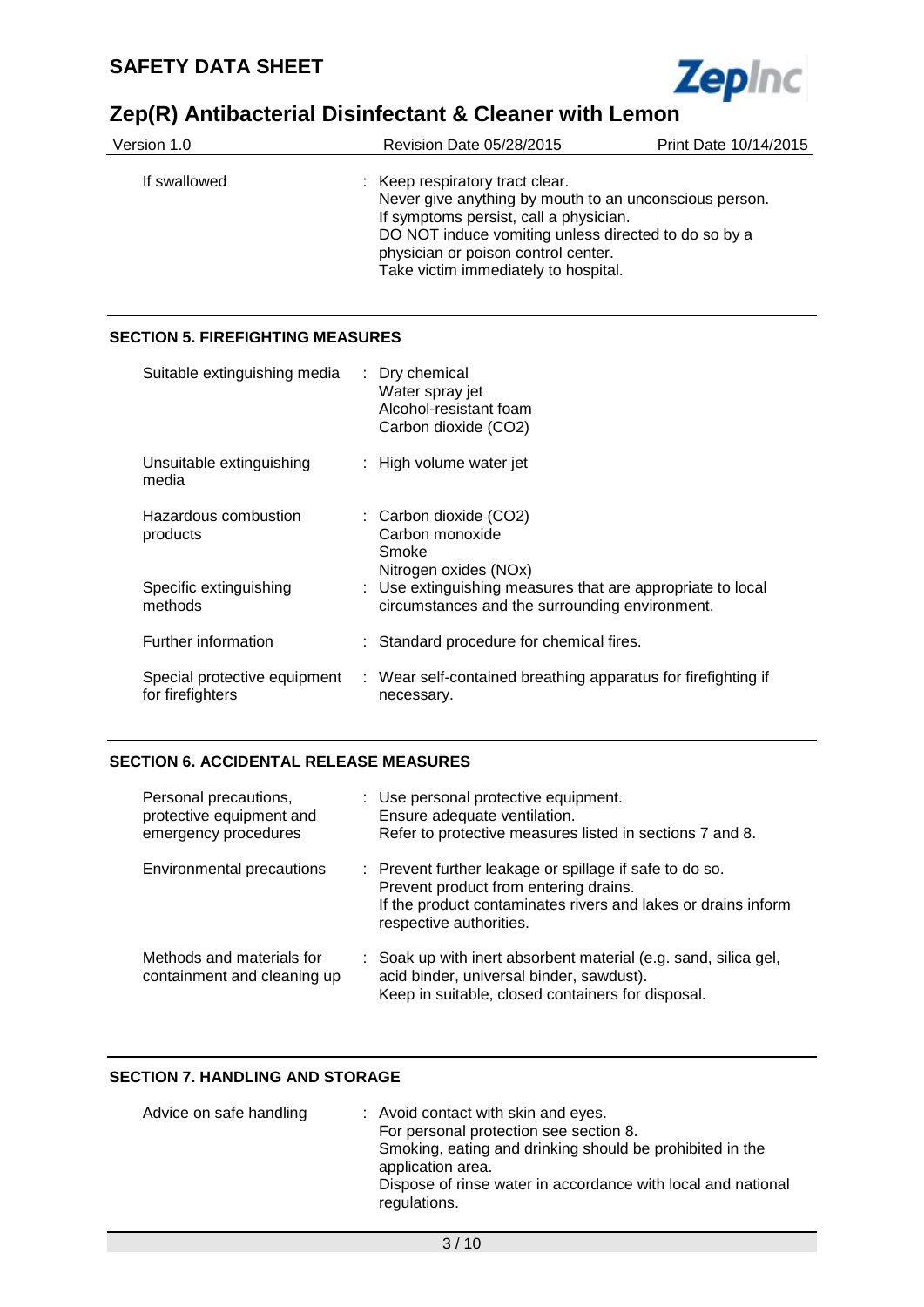

| Version 1.0                 | Revision Date 05/28/2015                                                                                                                                                                                                     | Print Date 10/14/2015 |
|-----------------------------|------------------------------------------------------------------------------------------------------------------------------------------------------------------------------------------------------------------------------|-----------------------|
|                             | Avoid exposure - obtain special instructions before use.<br>Do not breathe vapours or spray mist.<br>Take precautionary measures against static discharges.<br>Provide sufficient air exchange and/or exhaust in work rooms. |                       |
| Conditions for safe storage | : Keep container tightly closed in a dry and well-ventilated<br>place.<br>Electrical installations / working materials must comply with<br>the technological safety standards.                                               |                       |
| Materials to avoid          | : Store and keep away from, oxidizing agents and acids.                                                                                                                                                                      |                       |

#### **SECTION 8. EXPOSURE CONTROLS/PERSONAL PROTECTION**

### **Components with workplace control parameters**

| Components      | CAS-No.  | Value type<br>(Form of<br>exposure) | Control<br>parameters /<br>Permissible<br>concentration | <b>Basis</b>     |
|-----------------|----------|-------------------------------------|---------------------------------------------------------|------------------|
| 2-butoxyethanol | 111-76-2 | <b>TWA</b>                          | 20 ppm                                                  | <b>ACGIH</b>     |
|                 |          | <b>TWA</b>                          | 5 ppm<br>$24 \text{ mg/m}$ 3                            | <b>NIOSH REL</b> |
|                 |          | <b>TWA</b>                          | 50 ppm<br>240 mg/m3                                     | OSHA Z-1         |
|                 |          | <b>TWA</b>                          | 25 ppm<br>$120$ mg/m $3$                                | OSHA P0          |

#### **Personal protective equipment**

| Respiratory protection            | : In case of insufficient ventilation, wear suitable respiratory<br>equipment.                                                             |
|-----------------------------------|--------------------------------------------------------------------------------------------------------------------------------------------|
| Hand protection<br><b>Remarks</b> | : The suitability for a specific workplace should be discussed<br>with the producers of the protective gloves.                             |
| Eye protection                    | : Ensure that eyewash stations and safety showers are close to<br>the workstation location.<br>Safety glasses                              |
| Skin and body protection          | : impervious clothing<br>Choose body protection according to the amount and<br>concentration of the dangerous substance at the work place. |
| Hygiene measures                  | : When using do not eat or drink.<br>When using do not smoke.<br>Wash hands before breaks and at the end of workday.                       |

#### **SECTION 9. PHYSICAL AND CHEMICAL PROPERTIES**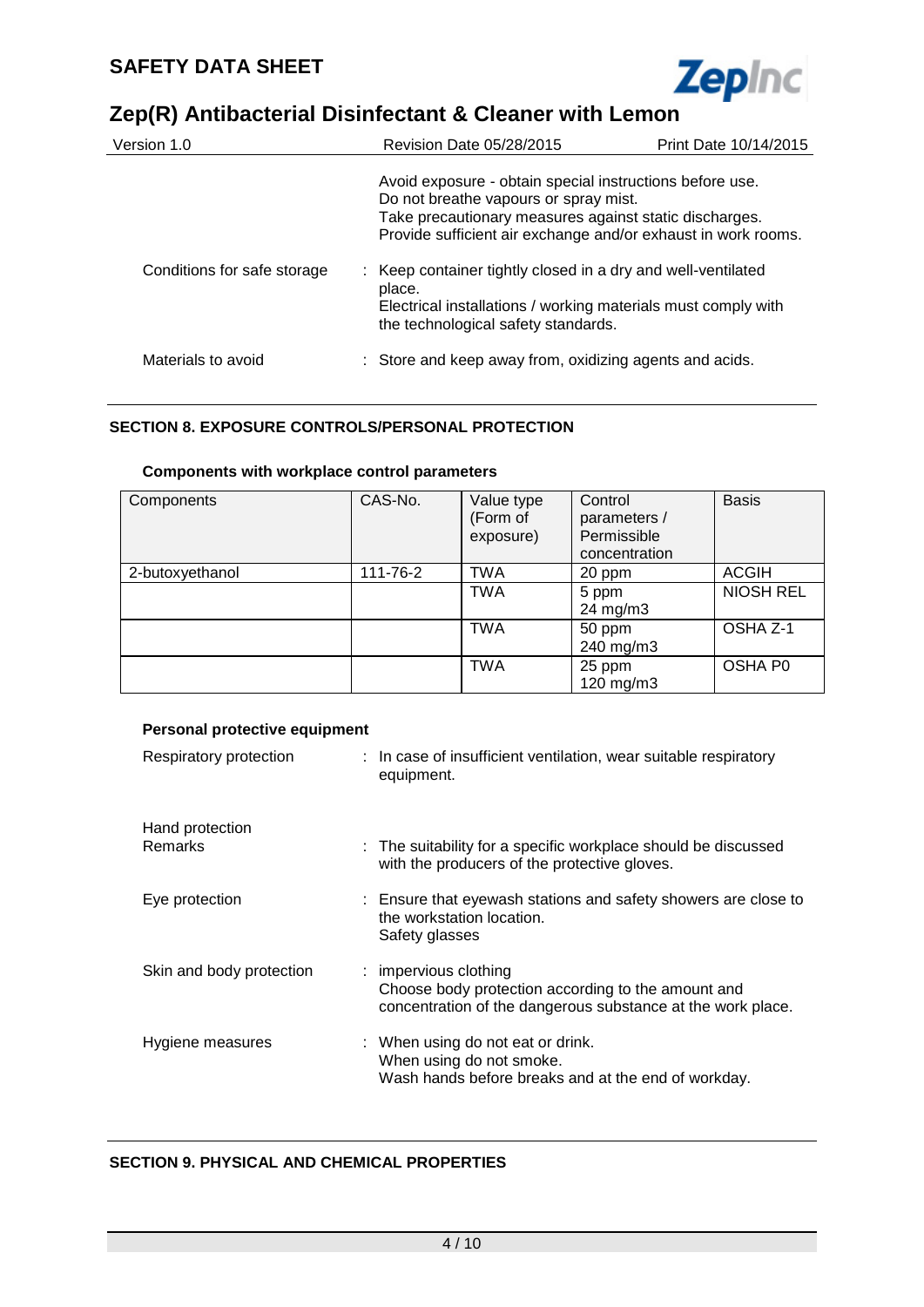### **SAFETY DATA SHEET**



# **Zep(R) Antibacterial Disinfectant & Cleaner with Lemon**

| Version 1.0                                | Revision Date 05/28/2015                      | Print Date 10/14/2015 |
|--------------------------------------------|-----------------------------------------------|-----------------------|
| Appearance                                 | $:$ liquid                                    |                       |
| Colour                                     | : colourless                                  |                       |
| Odour                                      | : characteristic                              |                       |
| <b>Odour Threshold</b>                     | no data available                             |                       |
| pH                                         | $: 11 - 12$                                   |                       |
| Melting point/freezing point               | : no data available                           |                       |
| Boiling point                              | : $> 100 °C$                                  |                       |
| Flash point                                | $>93.3$ °C<br>Method: closed cup              |                       |
| Evaporation rate                           | $\therefore$ 1                                |                       |
| Upper explosion limit                      | : not applicable                              |                       |
| Lower explosion limit                      | : not applicable                              |                       |
| Vapour pressure                            | : no data available                           |                       |
| Relative vapour density                    | : no data available                           |                       |
| Density                                    | $1$ g/cm $3$                                  |                       |
| Solubility(ies)                            |                                               |                       |
| Water solubility                           | : soluble in hot water, soluble in cold water |                       |
| Partition coefficient: n-<br>octanol/water | : no data available                           |                       |
| Auto-ignition temperature                  | : not determined                              |                       |
| Thermal decomposition                      | : no data available                           |                       |

#### **SECTION 10. STABILITY AND REACTIVITY**

| Reactivity                            | : Stable                                              |
|---------------------------------------|-------------------------------------------------------|
| Chemical stability                    | $\therefore$ Stable under normal conditions.          |
| Possibility of hazardous<br>reactions | : No decomposition if stored and applied as directed. |
| Conditions to avoid                   | : Heat, flames and sparks.                            |
| Incompatible materials                | : Acids<br>Oxidizing agents                           |
| Hazardous decomposition<br>products   | : Carbon oxides<br>Nitrogen oxides (NOx)<br>Ammonia   |

#### **SECTION 11. TOXICOLOGICAL INFORMATION**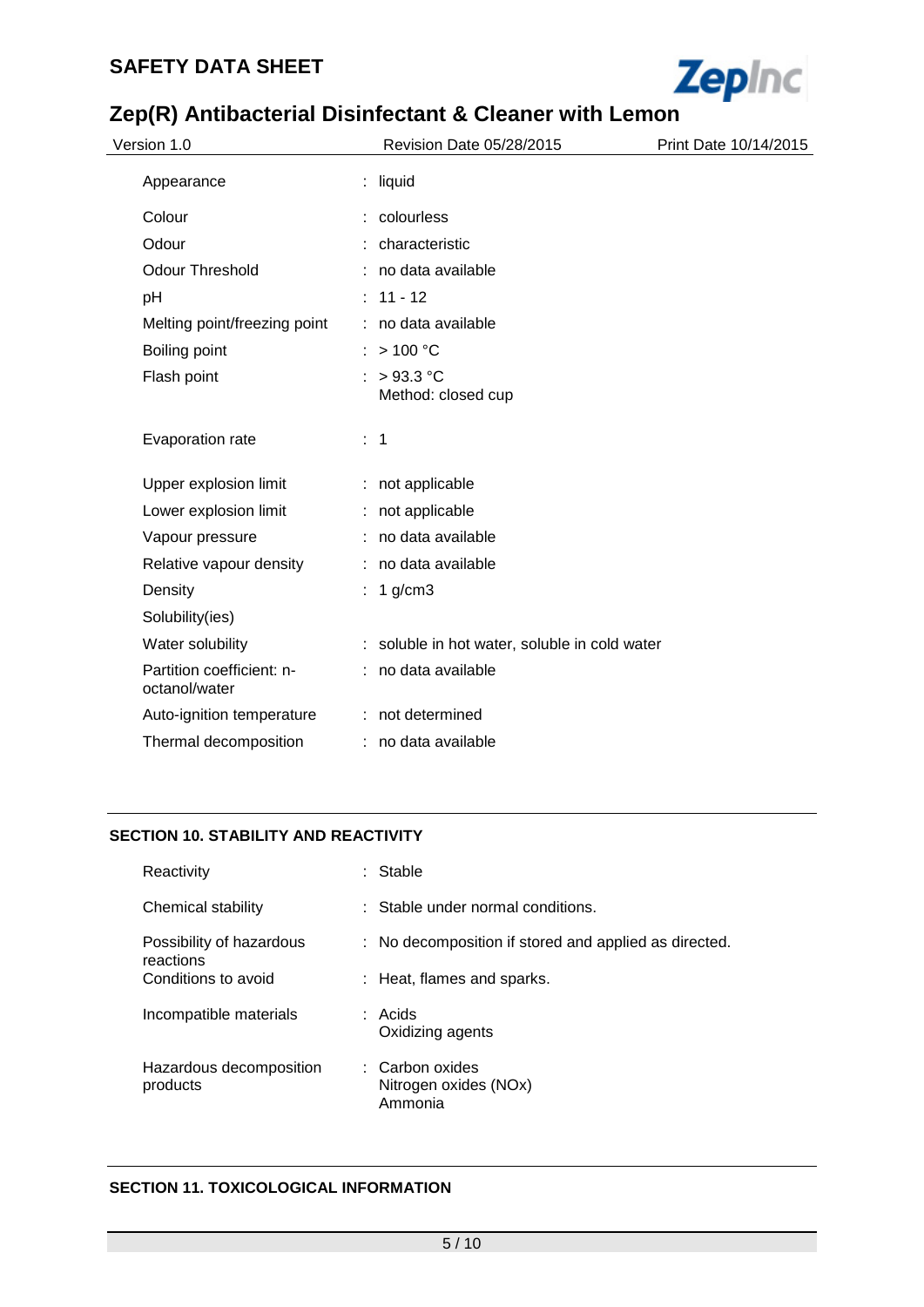

| Version 1.0                                                            | Revision Date 05/28/2015                                                  | Print Date 10/14/2015 |
|------------------------------------------------------------------------|---------------------------------------------------------------------------|-----------------------|
| <b>Acute toxicity</b>                                                  |                                                                           |                       |
| Product:                                                               |                                                                           |                       |
| Acute oral toxicity                                                    | : Acute toxicity estimate : $> 5,000$ mg/kg<br>Method: Calculation method |                       |
| <b>Skin corrosion/irritation</b>                                       |                                                                           |                       |
| <b>Product:</b>                                                        |                                                                           |                       |
| Remarks: May cause skin irritation in susceptible persons.             |                                                                           |                       |
|                                                                        |                                                                           |                       |
| Serious eye damage/eye irritation                                      |                                                                           |                       |
| Product:                                                               |                                                                           |                       |
| Remarks: May cause irreversible eye damage.                            |                                                                           |                       |
| <b>Respiratory or skin sensitisation</b>                               |                                                                           |                       |
| no data available                                                      |                                                                           |                       |
| <b>Germ cell mutagenicity</b>                                          |                                                                           |                       |
| no data available                                                      |                                                                           |                       |
| Carcinogenicity                                                        |                                                                           |                       |
| Product:                                                               |                                                                           |                       |
| Carcinogenicity -<br>Assessment                                        | : Not classifiable as a human carcinogen.                                 |                       |
| <b>Reproductive toxicity</b>                                           |                                                                           |                       |
| no data available                                                      |                                                                           |                       |
| 2-(2-butoxyethoxy)ethanol:<br>tetrasodium ethylenediaminetetraacetate: |                                                                           |                       |
| <b>STOT - single exposure</b>                                          |                                                                           |                       |
| no data available                                                      |                                                                           |                       |
| <b>STOT - repeated exposure</b>                                        |                                                                           |                       |
| no data available                                                      |                                                                           |                       |
| <b>Aspiration toxicity</b>                                             |                                                                           |                       |
| no data available                                                      |                                                                           |                       |
| <b>Further information</b>                                             |                                                                           |                       |
| Product:                                                               |                                                                           |                       |
| Remarks: no data available                                             |                                                                           |                       |
| <b>SECTION 12. ECOLOGICAL INFORMATION</b>                              |                                                                           |                       |
|                                                                        |                                                                           |                       |
| <b>Ecotoxicity</b>                                                     |                                                                           |                       |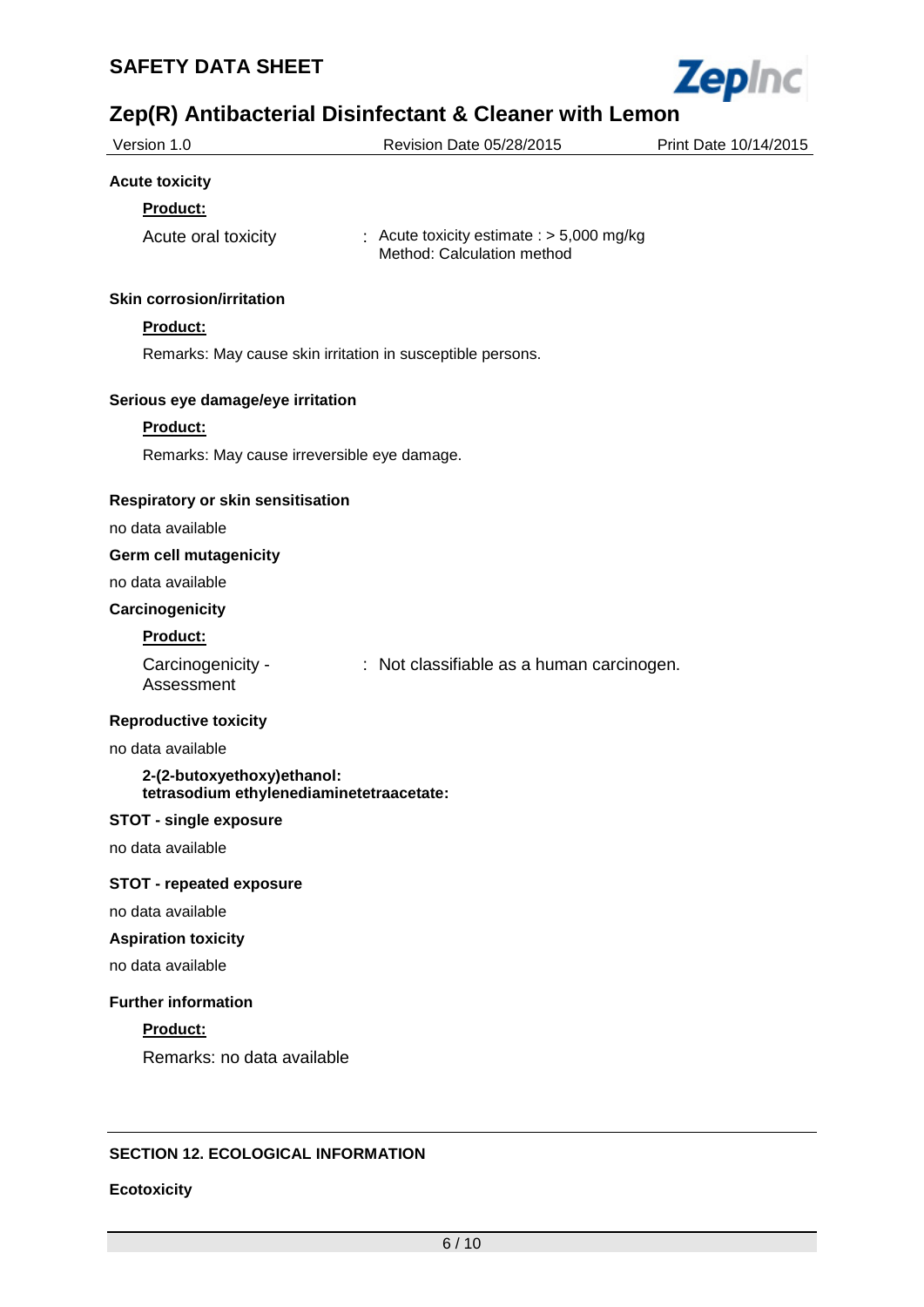

| Version 1.0                                                                                    | Revision Date 05/28/2015                                                                                                                                                          | Print Date 10/14/2015 |
|------------------------------------------------------------------------------------------------|-----------------------------------------------------------------------------------------------------------------------------------------------------------------------------------|-----------------------|
|                                                                                                |                                                                                                                                                                                   |                       |
| no data available                                                                              |                                                                                                                                                                                   |                       |
| <b>Persistence and degradability</b>                                                           |                                                                                                                                                                                   |                       |
| no data available<br><b>Bioaccumulative potential</b>                                          |                                                                                                                                                                                   |                       |
| <b>Product:</b>                                                                                |                                                                                                                                                                                   |                       |
| Partition coefficient: n-<br>octanol/water<br><b>Components:</b><br>2-(2-butoxyethoxy)ethanol: | : Remarks: no data available                                                                                                                                                      |                       |
| Partition coefficient: n-<br>octanol/water                                                     | $:$ Pow: 1                                                                                                                                                                        |                       |
| <b>Mobility in soil</b>                                                                        |                                                                                                                                                                                   |                       |
| no data available                                                                              |                                                                                                                                                                                   |                       |
| Other adverse effects                                                                          |                                                                                                                                                                                   |                       |
| no data available<br><b>Product:</b>                                                           |                                                                                                                                                                                   |                       |
| Regulation                                                                                     | 40 CFR Protection of Environment; Part 82 Protection of<br>Stratospheric Ozone - CAA Section 602 Class I<br><b>Substances</b>                                                     |                       |
| Remarks                                                                                        | This product neither contains, nor was manufactured<br>with a Class I or Class II ODS as defined by the U.S.<br>Clean Air Act Section 602 (40 CFR 82, Subpt. A, App.A<br>$+ B$ ). |                       |
| Additional ecological<br>information                                                           | : no data available                                                                                                                                                               |                       |

#### **SECTION 13. DISPOSAL CONSIDERATIONS**

| <b>Disposal methods</b> |                                                                                                                                                                             |
|-------------------------|-----------------------------------------------------------------------------------------------------------------------------------------------------------------------------|
| Waste from residues     | : Do not dispose of waste into sewer.<br>Do not contaminate ponds, waterways or ditches with<br>chemical or used container.<br>Send to a licensed waste management company. |
| Contaminated packaging  | : Empty remaining contents.<br>Dispose of as unused product.<br>Do not re-use empty containers.                                                                             |

#### **SECTION 14. TRANSPORT INFORMATION**

Transportation Regulation: 49 CFR (USA): NOT REGULATED AS DANGEROUS GOODS OR HAZARDOUS MATERIAL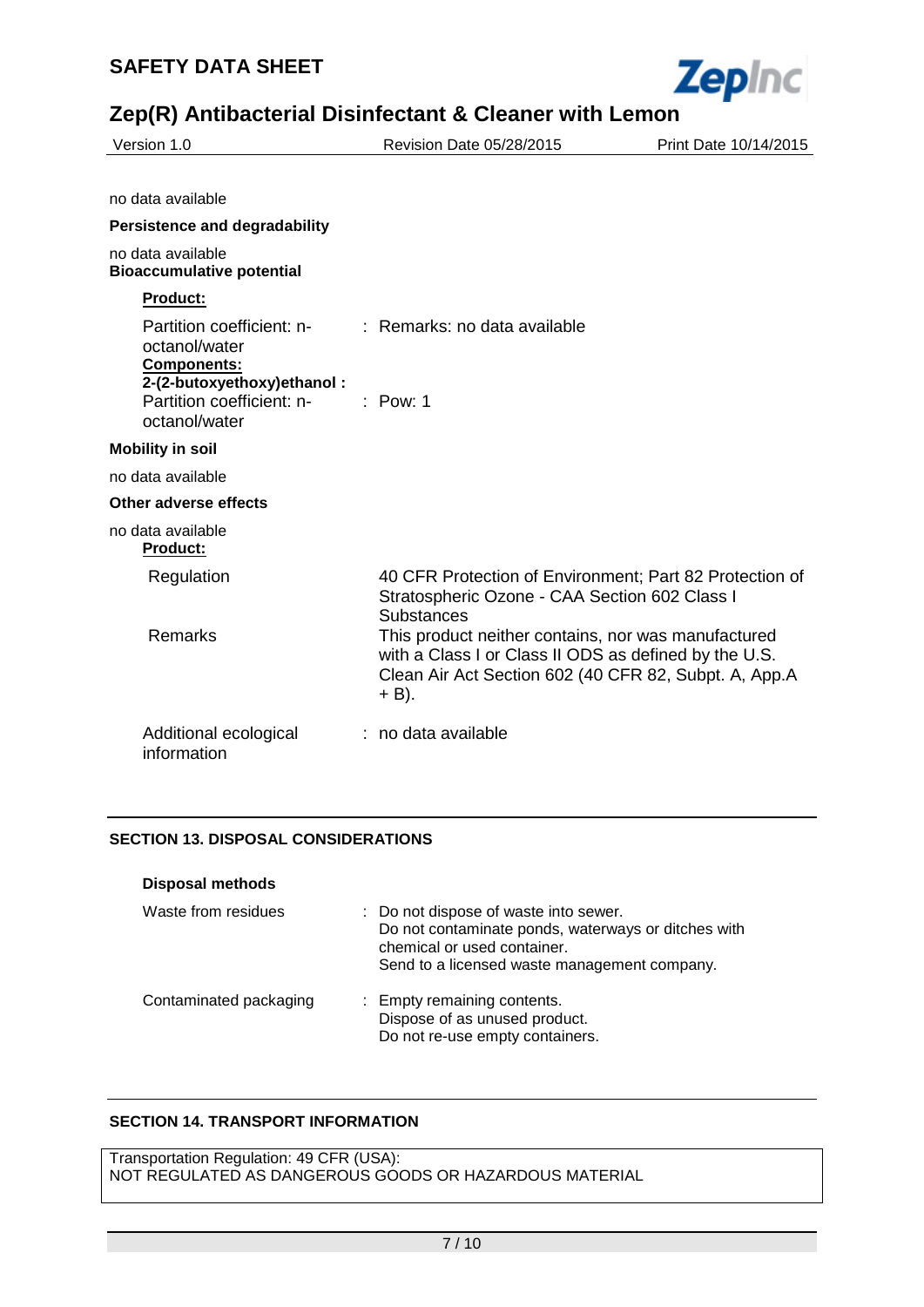

Version 1.0 Revision Date 05/28/2015 Print Date 10/14/2015

Transportation Regulation: IMDG (Vessel): NOT REGULATED AS DANGEROUS GOODS OR HAZARDOUS MATERIAL

Transportation Regulation: IATA (Cargo Air): NOT REGULATED AS DANGEROUS GOODS OR HAZARDOUS MATERIAL

Transportation Regulation: IATA (Passenger Air): NOT REGULATED AS DANGEROUS GOODS OR HAZARDOUS MATERIAL

Transportation Regulation: TDG (Canada): NOT REGULATED AS DANGEROUS GOODS OR HAZARDOUS MATERIAL

#### SECTION 15. REGULATORY INFORMATION

This product is regulated under the United States Federal Insecticide, Fungicide and Rodenticide Act (FIFRA).

#### **Pesticide Labeling Information Required Under U.S. FIFRA Regulations**

This chemical is a pesticide product registered by the Environmental Protection Agency and is subject to certain labeling requirements under federal pesticide law. These requirements differ from the classification criteria and hazard information required for safety data sheets, and for workplace labels of non-pesticide chemicals. Following is the hazard information as required on the pesticide label: CAUTION

Causes moderate eye irritation.

#### **EPCRA - Emergency Planning and Community Right-to-Know Act**

#### **CERCLA Reportable Quantity**

| I Components     | CAS-No.   | Component RQ | Calculated product RQ |
|------------------|-----------|--------------|-----------------------|
|                  |           | (lbs)        | (lbs)                 |
| sodium hydroxide | 1310-73-2 | 1000         | $\star$               |

\*: Calculated RQ exceeds reasonably attainable upper limit.

#### **SARA 304 Extremely Hazardous Substances Reportable Quantity**

This material does not contain any components with a section 304 EHS RQ.

| SARA 311/312 Hazards      | $\pm$ Acute Health Hazard                                                                                                                                                                              |
|---------------------------|--------------------------------------------------------------------------------------------------------------------------------------------------------------------------------------------------------|
| <b>SARA 302</b>           | : SARA 302: No chemicals in this material are subject to the<br>reporting requirements of SARA Title III, Section 302.                                                                                 |
| <b>SARA 313</b>           | : SARA 313: This material does not contain any chemical<br>components with known CAS numbers that exceed the<br>threshold (De Minimis) reporting levels established by SARA<br>Title III, Section 313. |
| <b>California Prop 65</b> | This product does not contain any chemicals known to State of                                                                                                                                          |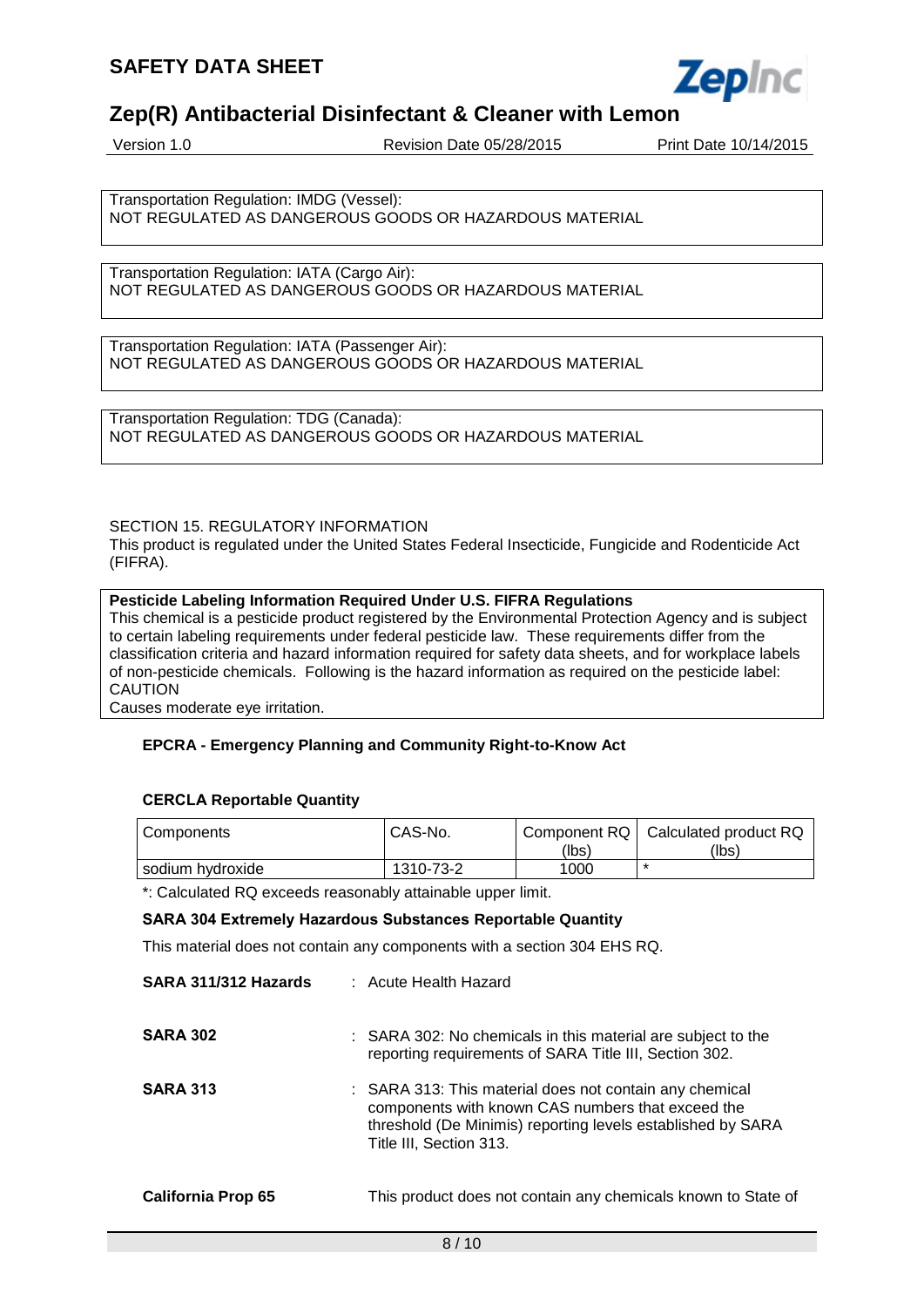

| Version 1.0  | <b>Revision Date 05/28/2015</b>                                                               | Print Date 10/14/2015 |
|--------------|-----------------------------------------------------------------------------------------------|-----------------------|
|              | California to cause cancer, birth defects, or any other<br>reproductive harm.                 |                       |
|              | The components of this product are reported in the following inventories:                     |                       |
| <b>TSCA</b>  | On TSCA Inventory                                                                             |                       |
| <b>DSL</b>   | This product contains one or several components that are not on the<br>Canadian DSL nor NDSL. |                       |
| <b>AICS</b>  | Not in compliance with the inventory                                                          |                       |
| <b>NZIOC</b> | Not in compliance with the inventory                                                          |                       |
| <b>PICCS</b> | Not in compliance with the inventory                                                          |                       |
| <b>IECSC</b> | Not in compliance with the inventory                                                          |                       |
|              | <b>Inventory Acronym and Validity Area Legend:</b>                                            |                       |

AICS (Australia), DSL (Canada), IECSC (China), REACH (European Union), ENCS (Japan), ISHL (Japan), KECI (Korea), NZIoC (New Zealand), PICCS (Philippines), TSCA (USA)

#### **SECTION 16. OTHER INFORMATION**





#### OSHA GHS Label Information:

| Hazard pictograms                                                   |                                                                                                                                                                                                                                                                                                             |
|---------------------------------------------------------------------|-------------------------------------------------------------------------------------------------------------------------------------------------------------------------------------------------------------------------------------------------------------------------------------------------------------|
| Signal word<br><b>Hazard statements</b><br>Precautionary statements | Warning:<br>Causes serious eye irritation.                                                                                                                                                                                                                                                                  |
|                                                                     | <b>Prevention:</b> Wash skin thoroughly after handling. Wear eye protection/face protection.<br>Response: IF IN EYES: Rinse cautiously with water for several minutes. Remove<br>contact lenses, if present and easy to do. Continue rinsing. If eye irritation persists: Get<br>medical advice/ attention. |
|                                                                     | Storage: Store in a well-ventilated place. Keep cool.<br>Disposal: Dispose of contents/container in accordance with local regulation.                                                                                                                                                                       |

| Version:              |           |
|-----------------------|-----------|
| <b>Revision Date:</b> | 5/28/2015 |